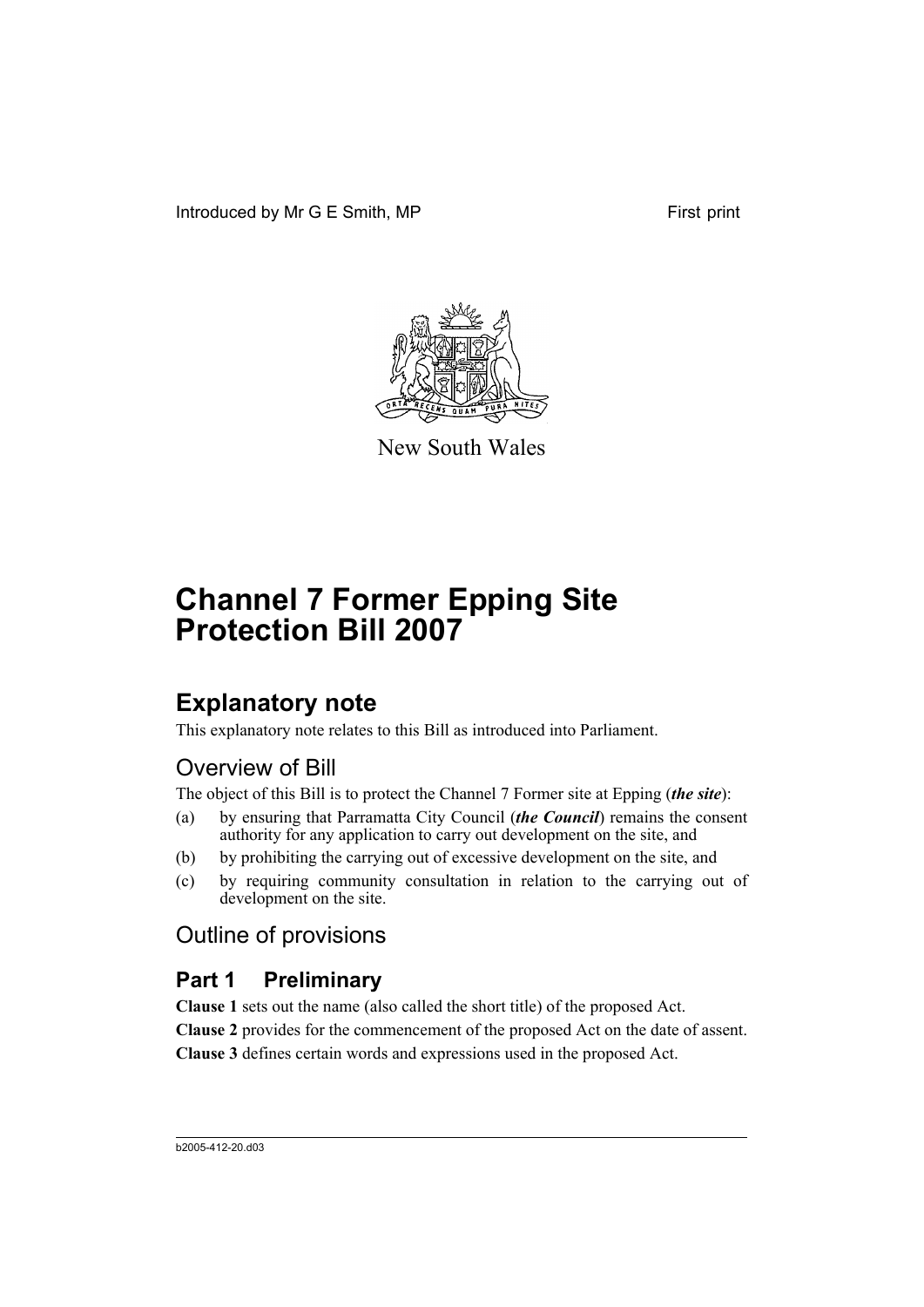Channel 7 Former Epping Site Protection Bill 2007

Explanatory note

## **Part 2 Parramatta City Council is consent authority**

**Clause 4** provides that the Council is the consent authority in relation to the carrying out of any development on the site.

**Clause 5** prevents the making or operation of any declaration under the *Environmental Planning and Assessment Act 1979* that the carrying out of development on the site is a project to which Part 3A of that Act applies or that has the effect of making development on the site a project or part of a project to which Part 3A of that Act applies. Any such declaration that has been made or is made has no effect to the extent to which it applies to the site.

## **Part 3 Development of site requires consent**

**Clause 6** provides that development (other than exempt development) on the site cannot be carried out except with development consent under Part 4 of the *Environmental Planning and Assessment Act 1979*.

**Clause 7** provides that the Council must not consent to the carrying out of development on the site unless it has taken into consideration the concept plan prepared under proposed Part 4.

## **Part 4 Concept plan for site**

**Clause 8** requires the Council to prepare and implement a concept plan for the site.

**Clause 9** requires the Council to consult with the Community Consultative Forum in preparing a concept plan.

## **Part 5 Community consultation**

**Clause 10** provides that the Council must not consent to the carrying out of development on the site unless it is satisfied that the local community has been properly informed of the proposed development. In particular, the Council must not consent to an application for development consent unless the development application has been publicly notified in accordance with the *Environmental Planning and Assessment Act 1979* as if it were advertised development and the Council has taken into account any objections received as part of that notification procedure.

**Clause 11** makes it the duty of the Council to establish an effective procedure for community consultation concerning the management of land at the site reserved as public open space and the development of the concept plan for the site.

**Clause 12** provides for the establishment of a Community Consultative Forum.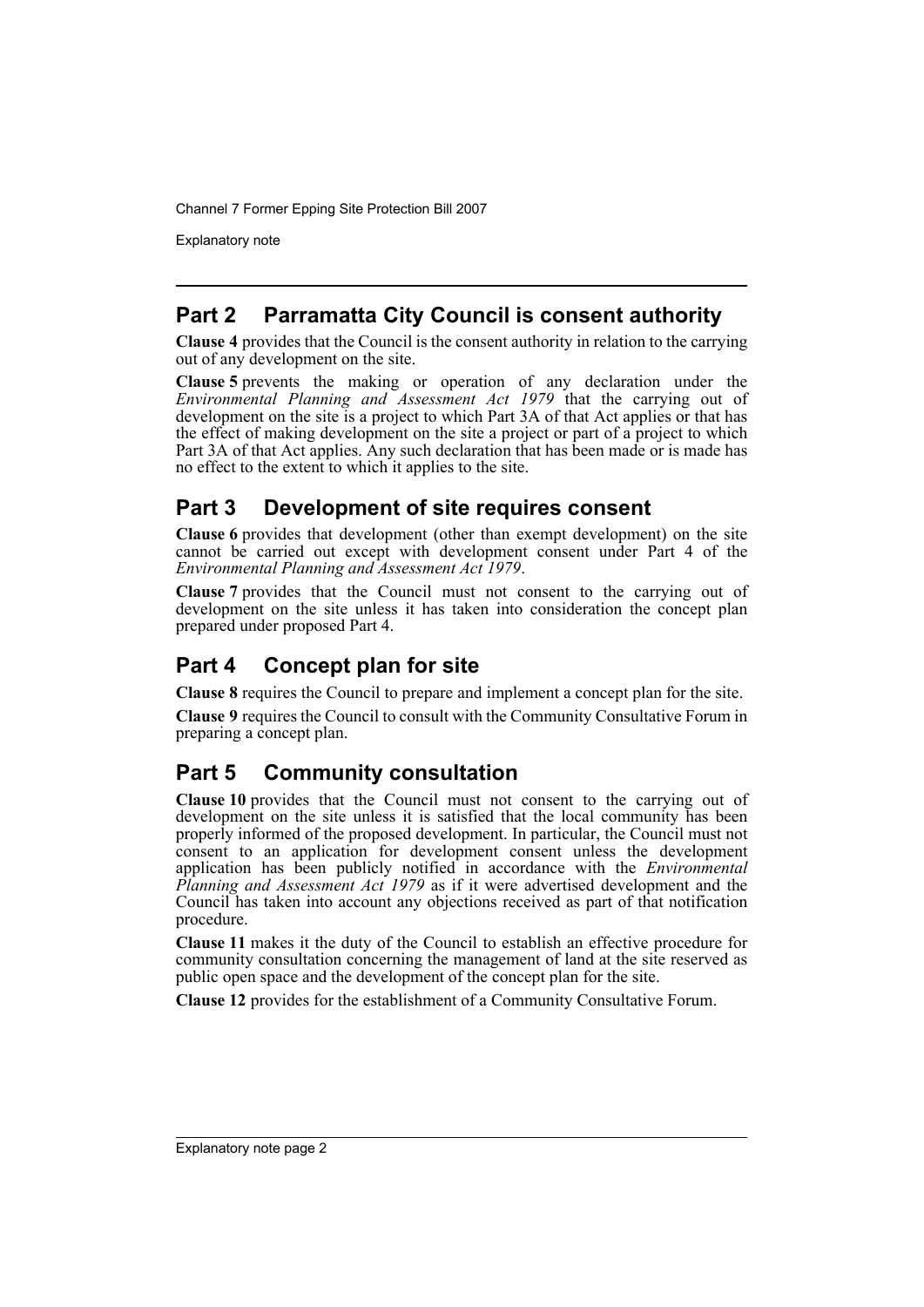Channel 7 Former Epping Site Protection Bill 2007

Explanatory note

### **Part 6 Miscellaneous**

**Clause 13** provides that the proposed Act applies despite any provision of any other Act, or of any regulation or environmental planning instrument, and that nothing in the proposed Act prevents the making of an environmental planning instrument that imposes additional restrictions on development on the site or on the Council's ability to consent to such development.

**Clause 14** provides for the making of regulations under the proposed Act.

**Clause 15** repeals Part 4 (Channel 7 site) of Schedule 3 to *State Environmental Planning Policy (Major Projects) 2005* as a consequence of the operation of proposed section  $\frac{1}{5}$  (3).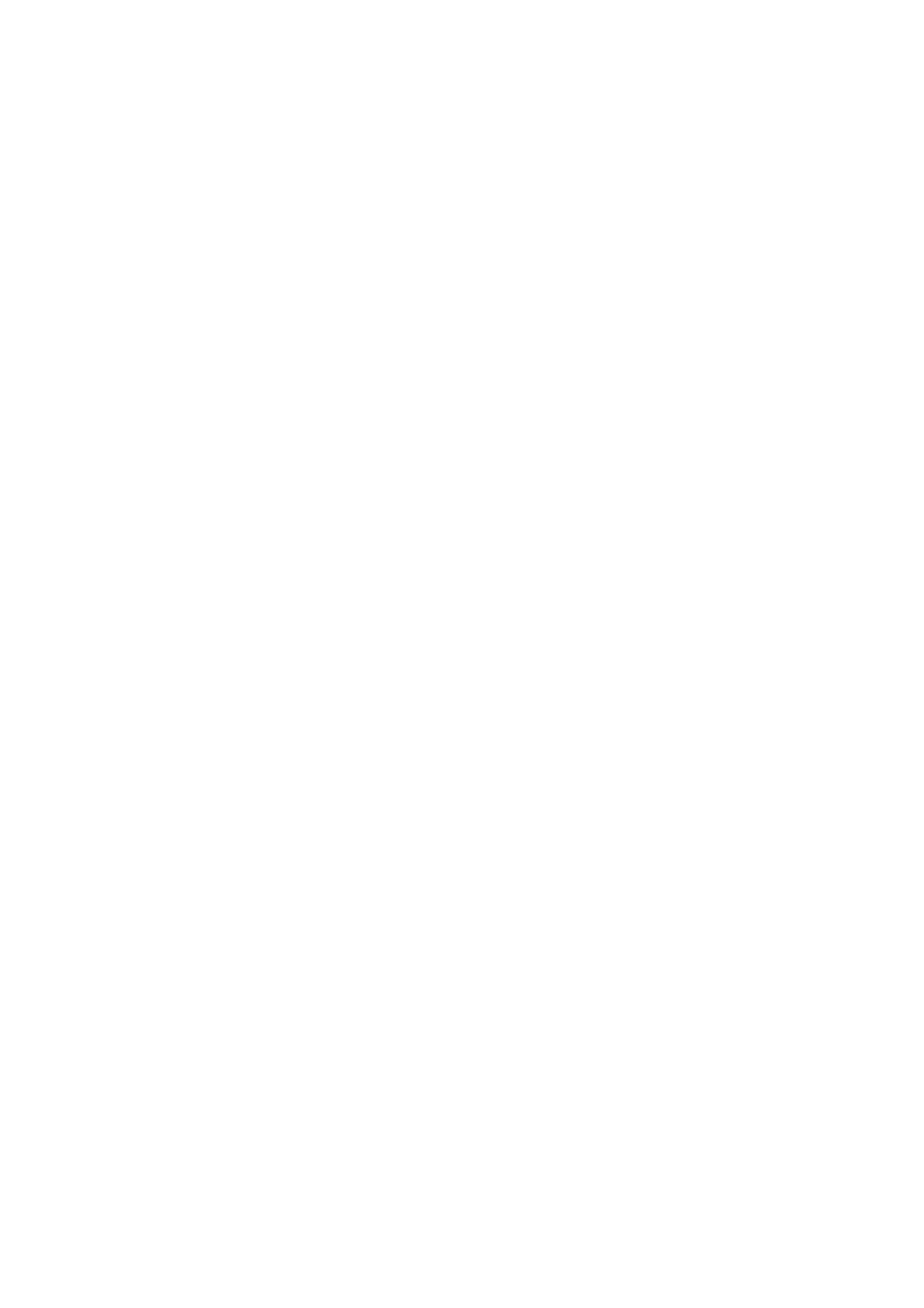Introduced by Mr G E Smith, MP First print



New South Wales

# **Channel 7 Former Epping Site Protection Bill 2007**

## **Contents**

|        |                                                                          | Page |
|--------|--------------------------------------------------------------------------|------|
| Part 1 | <b>Preliminary</b>                                                       |      |
|        | Name of Act<br>1                                                         | 2    |
|        | 2<br>Commencement                                                        | 2    |
|        | 3<br>Definitions                                                         | 2    |
| Part 2 | <b>Parramatta City Council is consent authority</b>                      |      |
|        | Parramatta City Council is consent authority in<br>4<br>relation to site | 3    |
|        | 5.<br>Part 3A of EP&A Act does not apply to change<br>consent authority  | 3    |
| Part 3 | Development of site requires consent                                     |      |
|        | All development of site requires consent<br>6                            | 4    |
|        | 7<br>Concept plan must be considered                                     | 4    |
|        |                                                                          |      |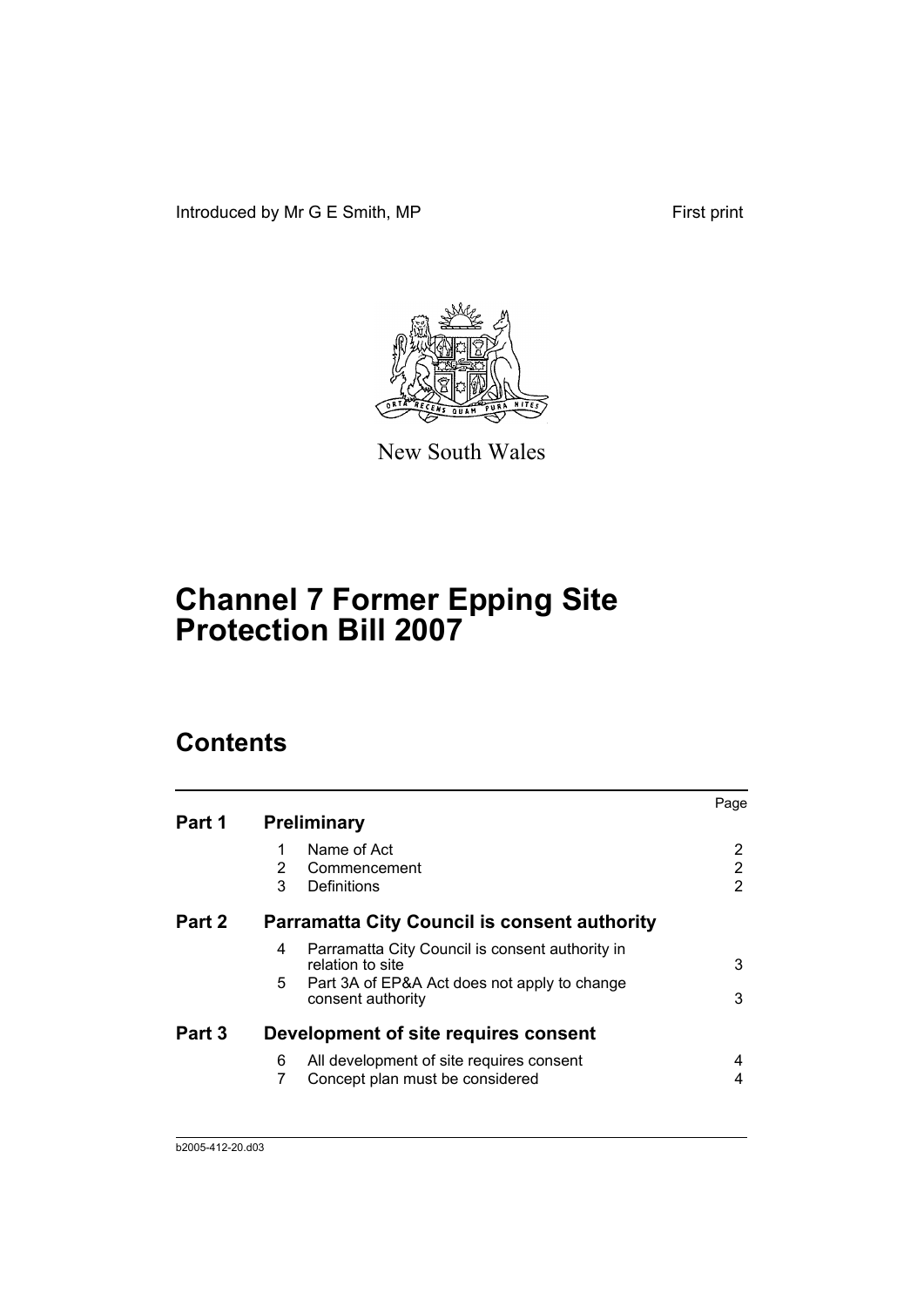Channel 7 Former Epping Site Protection Bill 2007

Contents

|        |                |                                                                                                                      | Page        |
|--------|----------------|----------------------------------------------------------------------------------------------------------------------|-------------|
| Part 4 |                | Concept plan for site                                                                                                |             |
|        | 8              | Council must prepare and implement a concept<br>plan for site                                                        | 5           |
|        | 9              | Consultation on concept plan                                                                                         | 5           |
| Part 5 |                | <b>Community consultation</b>                                                                                        |             |
|        | 10<br>11<br>12 | Informing the community of development applications<br>Community consultation<br><b>Community Consultative Forum</b> | 6<br>6<br>6 |
| Part 6 |                | <b>Miscellaneous</b>                                                                                                 |             |
|        | 13             | Application of Act                                                                                                   |             |
|        | 14             | Regulations                                                                                                          |             |
|        | 15             | <b>Consequential amendment of State Environmental</b><br>Planning Policy (Major Projects) 2005                       |             |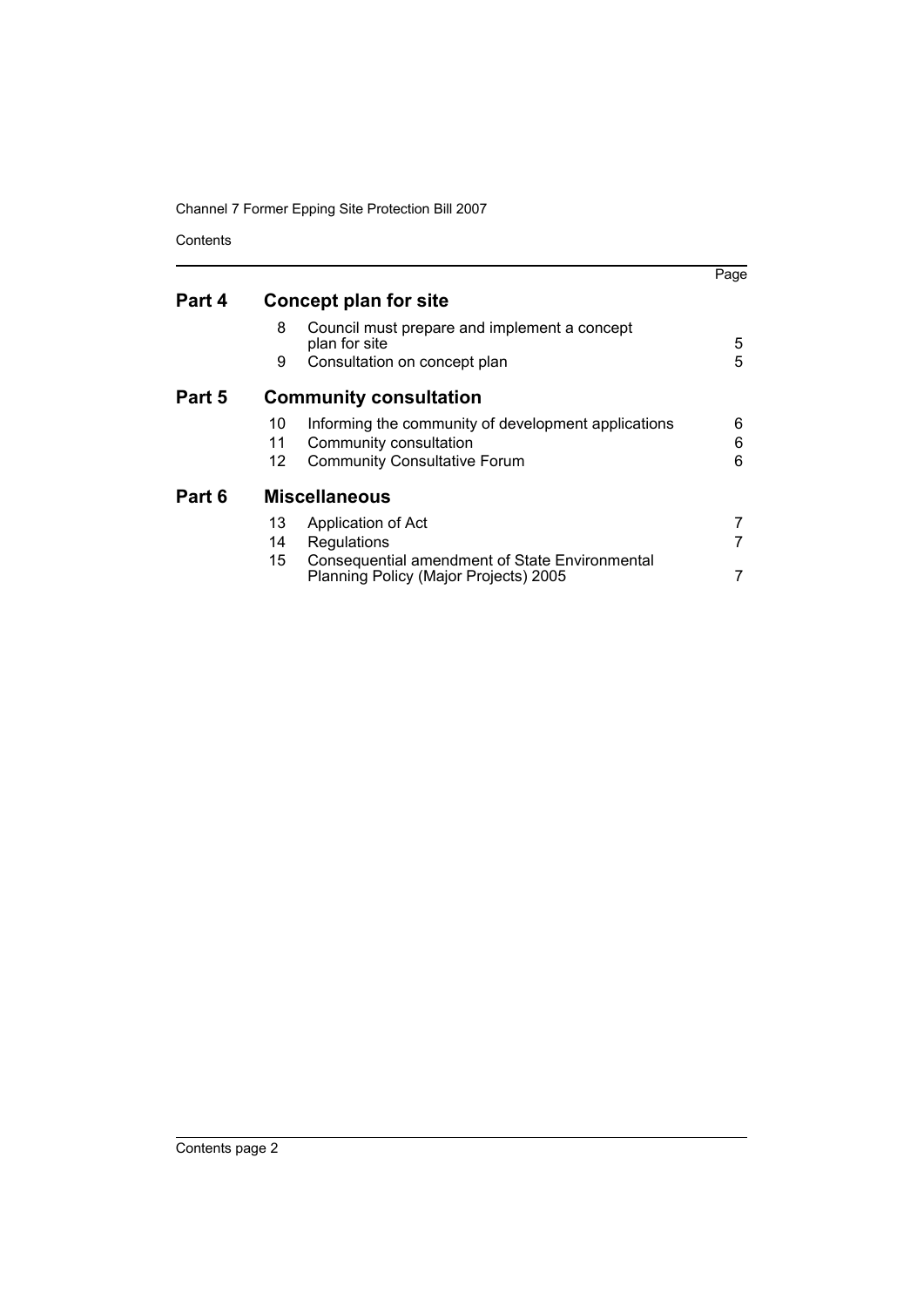

New South Wales

# **Channel 7 Former Epping Site Protection Bill 2007**

No , 2007

## **A Bill for**

An Act to make Parramatta City Council the consent authority for any development on the site at Epping known as the former Channel 7 site, to prohibit excessive development on the site; and for other purposes.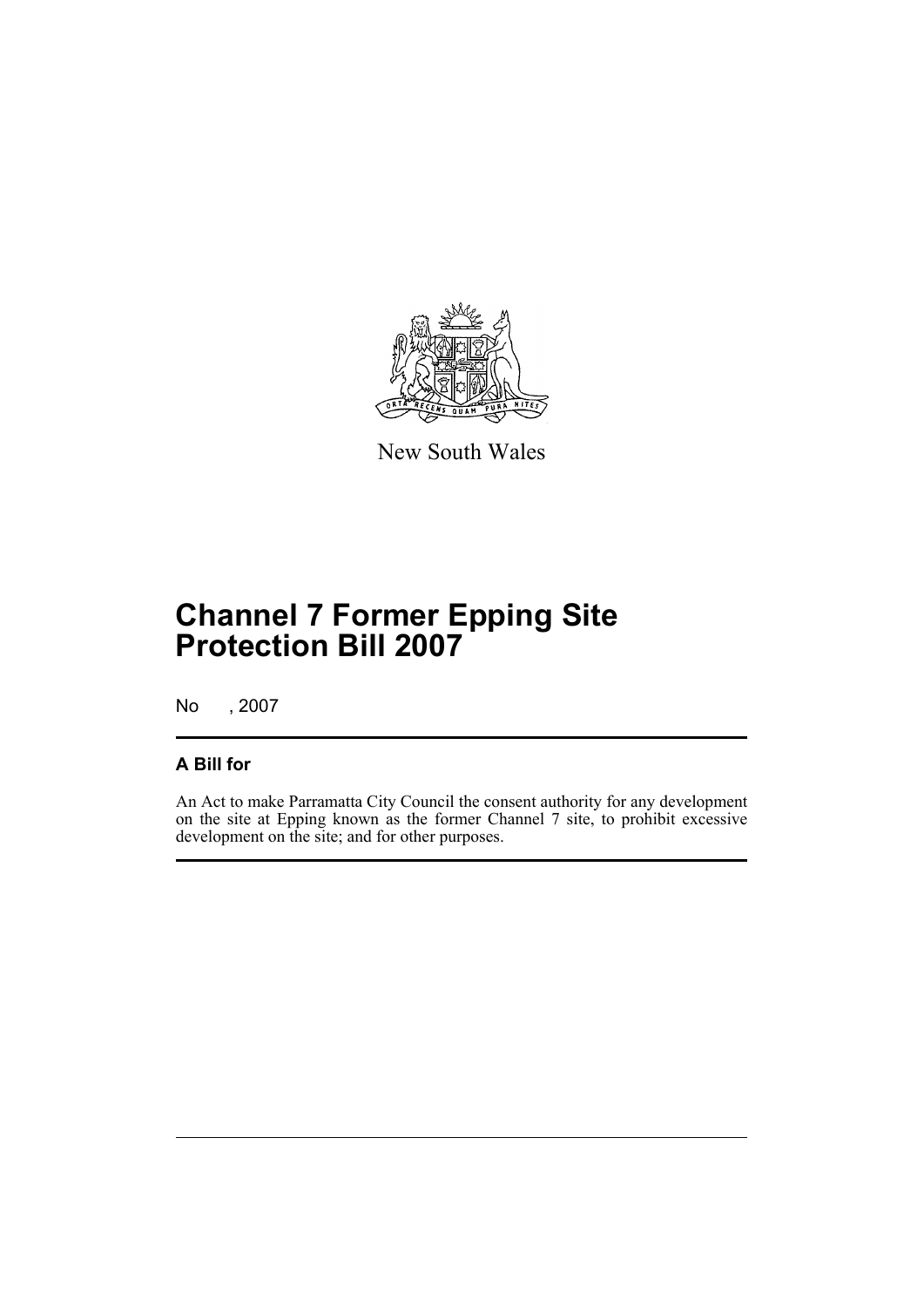Part 1 Preliminary

<span id="page-7-3"></span><span id="page-7-2"></span><span id="page-7-1"></span><span id="page-7-0"></span>

| The Legislature of New South Wales enacts: |                       |                                                                                                               | 1              |
|--------------------------------------------|-----------------------|---------------------------------------------------------------------------------------------------------------|----------------|
|                                            | Preliminary<br>Part 1 |                                                                                                               | 2              |
| 1                                          |                       | Name of Act                                                                                                   | 3              |
|                                            |                       | This Act is the Channel 7 Former Epping Site Protection Act 2007.                                             | $\overline{4}$ |
| $\mathbf{2}$                               |                       | Commencement                                                                                                  | 5              |
|                                            |                       | This Act commences on the date of assent.                                                                     | 6              |
| 3                                          |                       | <b>Definitions</b>                                                                                            | $\overline{7}$ |
|                                            | (1)                   | In this Act:                                                                                                  | 8              |
|                                            |                       | <b>Community Consultative Forum</b> means the Community Consultative<br>Forum established under section 12.   | 9<br>10        |
|                                            |                       | <i>the Council</i> means Parramatta City Council and includes any successor<br>of Parramatta City Council.    | 11<br>12       |
|                                            |                       | <i>the site</i> means the former Channel 7 site at Epping being Lots 1 and 2,                                 | 13             |
|                                            |                       | DP 732070, Lot 2, DP 582172, Lots 1 and 2, DP 570891 and Lot 4,<br>DP 219907, known as 61 Mobbs Lane, Epping. | 14<br>15       |
|                                            | (2)                   | Words and expressions that are used in this Act and that are defined in                                       | 16             |
|                                            |                       | the <i>Environmental Planning and Assessment Act 1979</i> or the                                              | 17             |
|                                            |                       | regulations under that Act have the same meaning as in that Act or those<br>regulations.                      | 18<br>19       |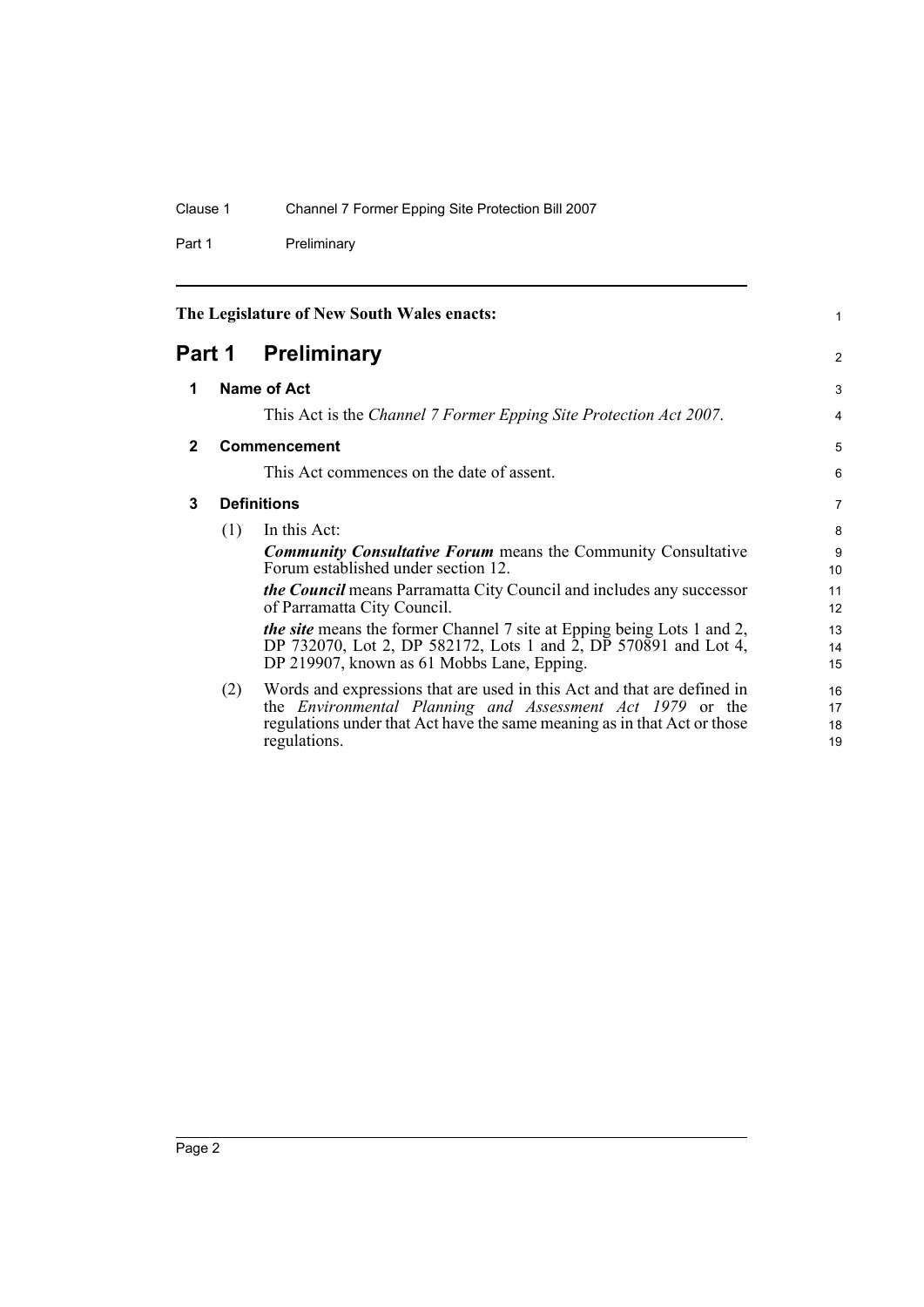| Channel 7 Former Epping Site Protection Bill 2007 | Clause 4 |
|---------------------------------------------------|----------|
| Parramatta City Council is consent authority      | Part 2   |

<span id="page-8-2"></span><span id="page-8-1"></span><span id="page-8-0"></span>

|   | <b>Part 2</b> | <b>Parramatta City Council is consent authority</b>                                                                                                                                                                                                                                                                                                                                                                                                                                       | $\mathbf{1}$                                |
|---|---------------|-------------------------------------------------------------------------------------------------------------------------------------------------------------------------------------------------------------------------------------------------------------------------------------------------------------------------------------------------------------------------------------------------------------------------------------------------------------------------------------------|---------------------------------------------|
| 4 |               | Parramatta City Council is consent authority in relation to site                                                                                                                                                                                                                                                                                                                                                                                                                          | $\overline{2}$                              |
|   |               | The Council is the consent authority in relation to the carrying out of<br>any development on the site.                                                                                                                                                                                                                                                                                                                                                                                   | $\ensuremath{\mathsf{3}}$<br>$\overline{4}$ |
| 5 |               | Part 3A of EP&A Act does not apply to change consent authority                                                                                                                                                                                                                                                                                                                                                                                                                            | 5                                           |
|   | (1)           | After this Act commences, a declaration must not be made under<br>section 75B of the <i>Environmental Planning and Assessment Act 1979</i> :                                                                                                                                                                                                                                                                                                                                              | 6<br>$\overline{7}$                         |
|   |               | that the carrying out of development on the site is a project to<br>(a)<br>which Part 3A of that Act applies, or                                                                                                                                                                                                                                                                                                                                                                          | 8<br>9                                      |
|   |               | that has the effect of making the carrying out of development on<br>(b)<br>the site a project or part of a project to which Part 3A of that Act<br>applies.                                                                                                                                                                                                                                                                                                                               | 10<br>11<br>12                              |
|   | (2)           | Any such declaration has no effect to the extent to which it applies to<br>the site.                                                                                                                                                                                                                                                                                                                                                                                                      | 13<br>14                                    |
|   | (3)           | Any declaration under section 75B of the <i>Environmental Planning and</i><br><i>Assessment Act 1979</i> that the carrying out of development on the site is<br>a project to which Part 3A of that Act applies, or that has the effect of<br>making the carrying out of development on the site a project or part of<br>a project to which Part 3A of that Act applies, that was made before the<br>commencement of this Act is revoked to the extent to which it applies<br>to the site. | 15<br>16<br>17<br>18<br>19<br>20<br>21      |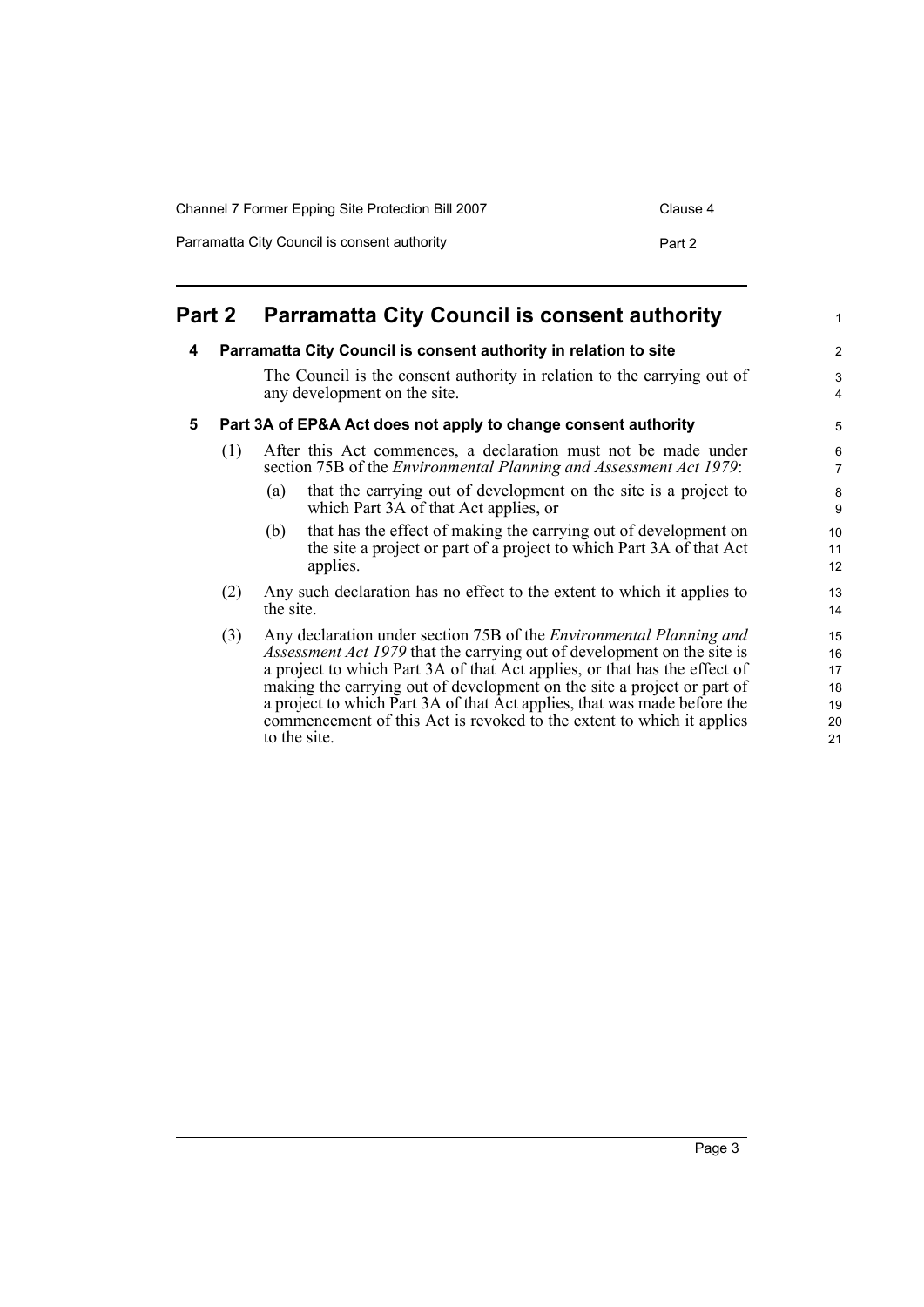Part 3 Development of site requires consent

## <span id="page-9-1"></span><span id="page-9-0"></span>**Part 3 Development of site requires consent**

### **6 All development of site requires consent**

(1) Development cannot be carried out on the site except with development consent under Part 4 of the *Environmental Planning and Assessment Act 1979*.

1

(2) This section does not apply to any exempt development within the meaning of any environmental planning instrument that applies to the site.

### <span id="page-9-2"></span>**7 Concept plan must be considered**

The Council must not consent to the carrying out of development on the site unless it has taken into consideration the concept plan prepared under Part 4.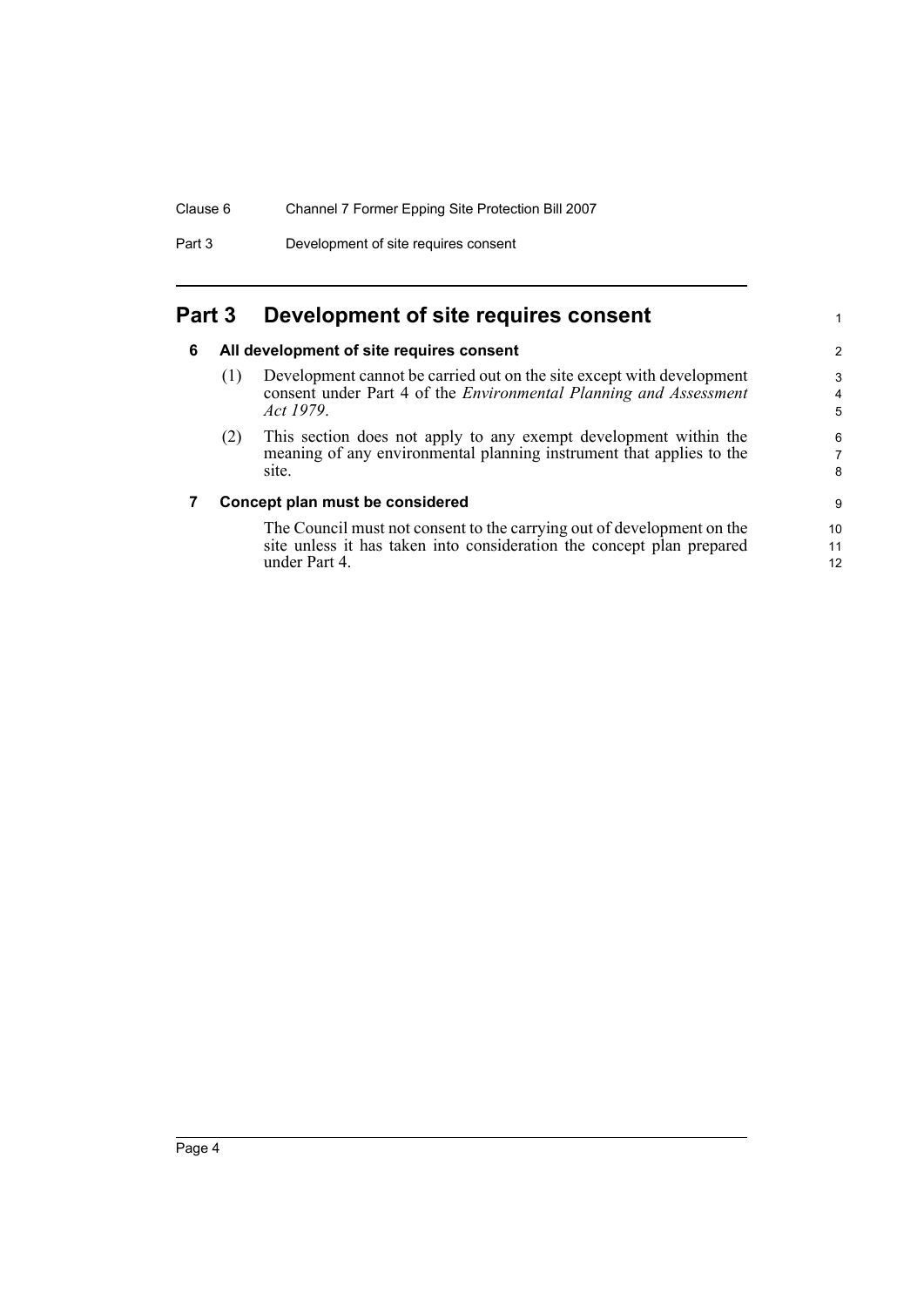| Channel 7 Former Epping Site Protection Bill 2007 | Clause 8 |
|---------------------------------------------------|----------|
| Concept plan for site                             | Part 4   |
|                                                   |          |

<span id="page-10-1"></span><span id="page-10-0"></span>

| Part 4 Concept plan for site |  |
|------------------------------|--|
|                              |  |

<span id="page-10-2"></span>

| 8 | Council must prepare and implement a concept plan for site                                                      | $\mathcal{P}$    |
|---|-----------------------------------------------------------------------------------------------------------------|------------------|
|   | The Council must prepare and implement a concept plan for the site.                                             | 3                |
| 9 | <b>Consultation on concept plan</b>                                                                             | $\overline{4}$   |
|   | In preparing a concept plan under this Part, the Council must consult<br>with the Community Consultative Forum. | $5^{\circ}$<br>6 |

1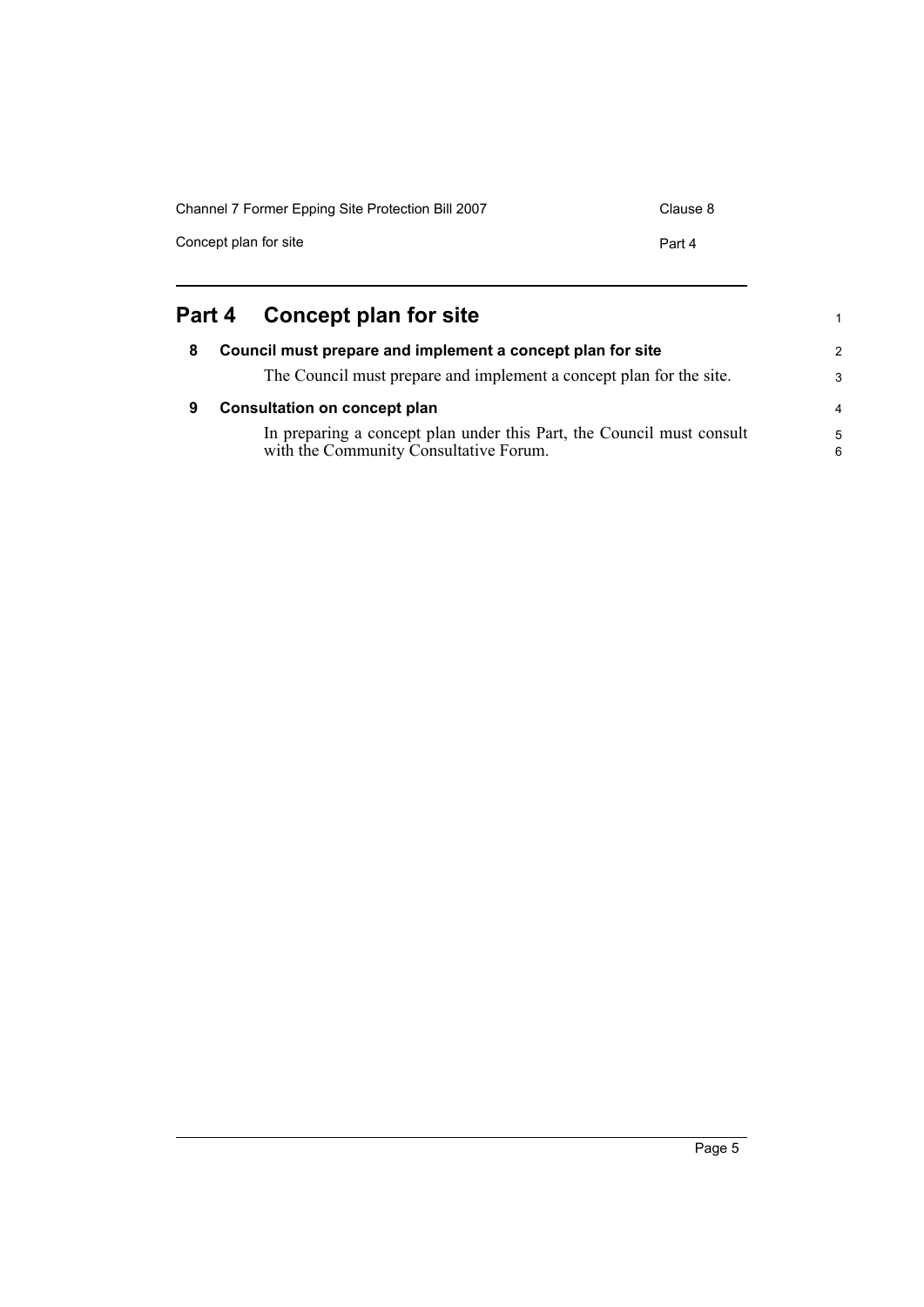Part 5 Community consultation

## <span id="page-11-0"></span>**Part 5 Community consultation**

<span id="page-11-3"></span><span id="page-11-2"></span><span id="page-11-1"></span>

| 10      |                                     | Informing the community of development applications                                                                                                                                       | $\overline{2}$                    |
|---------|-------------------------------------|-------------------------------------------------------------------------------------------------------------------------------------------------------------------------------------------|-----------------------------------|
|         | (1)                                 | The Council must not consent to the carrying out of development on the<br>site unless it is satisfied that the local community has been properly<br>informed on the proposed development. | 3<br>$\overline{4}$<br>5          |
|         | (2)                                 | In particular, the Council must not consent to an application for<br>development consent unless:                                                                                          | 6<br>$\overline{7}$               |
|         |                                     | the development application has been publicly notified in the<br>(a)<br>manner required for advertised development under the<br>Environmental Planning and Assessment Act 1979, and       | $\bf 8$<br>$\boldsymbol{9}$<br>10 |
|         |                                     | the Council has taken into account any objections received as part<br>(b)<br>of that notification procedure.                                                                              | 11<br>12                          |
| 11      |                                     | <b>Community consultation</b>                                                                                                                                                             | 13                                |
|         |                                     | It is the duty of the Council to establish an effective procedure for<br>community consultation concerning the development of a concept plan<br>for the site under Part 4.                | 14<br>15<br>16                    |
| $12 \,$ | <b>Community Consultative Forum</b> |                                                                                                                                                                                           |                                   |
|         | (1)                                 | The procedure for community consultation is to include the<br>establishment of a Community Consultative Forum.                                                                            | 18<br>19                          |
|         | (2)                                 | The Community Consultative Forum is to consist of 6 residents of the<br>City of Parramatta appointed by the Lord Mayor of the Council.                                                    | 20<br>21                          |
|         | (3)                                 | The membership and procedure of the Community Consultative Forum<br>is (subject to this section) to be as provided by the regulations.                                                    | 22<br>23                          |
|         | (4)                                 | The regulations may make provision for or with respect to the<br>appointment of members, their term of office and removal and the<br>filling of vacancies.                                | 24<br>25<br>26                    |
|         | (5)                                 | The Community Consultative Forum is to meet at least once in each<br>quarter starting on 1 January, 1 April, 1 July and 1 October.                                                        | 27<br>28                          |

1